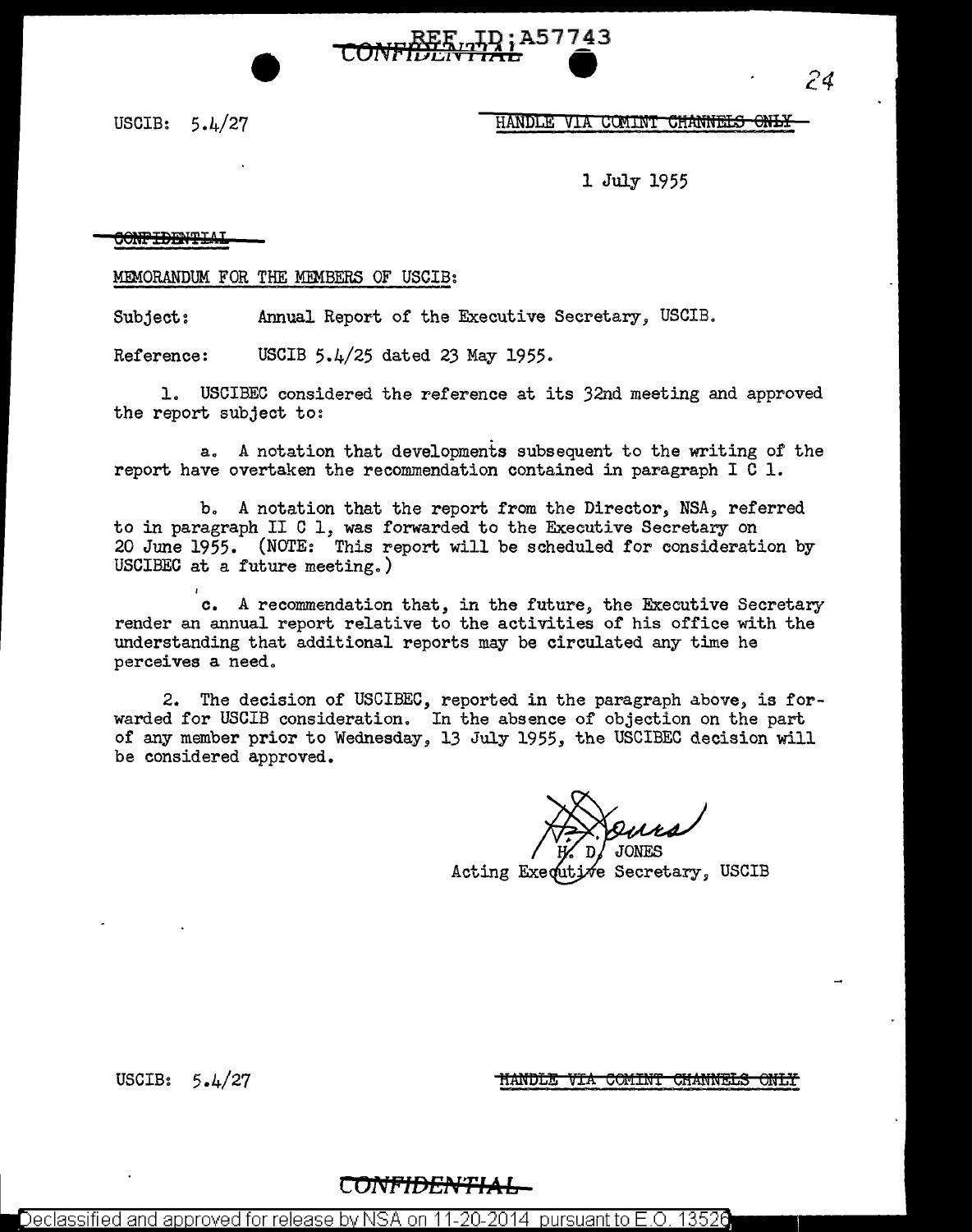### <del>CONFIDENTIAL = U.S. ETES ONLY</del>



## SUBJECT NUMBER

USCIB:  $5.4/26$ OGA Item 2 of the Agenda for the 32nd Meeting of USCIBEC, held on 23 June 1955.

REF ID:A57743<br>AFIDENTIAL

**e** 

Subject: Annual Report of the Executive Secretary, USCIB.

The CHAIRMAN (Mr. Jones) briefly reviewed the background of this item and invited comments.

COLONEL DAVIS pointed out that events have partially overtaken the recommendation regarding the new ELINT responsibilities of the Board set forth in paragraph I C  $\overline{1}$ . With respect to paragraph II C 1, he continued, the Director, NSA forwarded such a report on 20 June 1955.

addressed himself to the comment of the Executive Secretary concerning continuation of such periodic reports. He said that the reports have been most helpful and recommended that they be continued.

MR. POLYZOIDES agreed that the reports have been most useful. Continuing, he remarked that since the Executive Secretariat is now well past the organizational stage, he would be happy with an annual review provided the Executive Secretary feels that such a review will serve the the purpose. This suggestion is made, he added, with the full understanding that the Executive Secretary is not only free but encouraged to send out such reports any time he believes they will be of interest.

It was so agreed.

DECISION: *(23* June 1955) USCIBEC agreed to forward the annual report of the Executive Secretary, USCIB (USCIB 5.4/25 of 23 May 1955) recommending approval subject to:

a. Notation of the fact that developments subsequent to the writing of the report negates the recommendation contained in paragraph  $I C I$ .

b. Notation that the report from the Director, NSA, referred to in paragraph II C l, was forwarded to the Executive Secretary on 20 June 1955.

c. A recommendation that the Executive Secretary render an annual report relative to the activities of his office with the understanding that additional reports may be circulated any time he perceives a need.

The meeting adjourned at 1440.

USCIB:  $5.4/26$  - 4 -

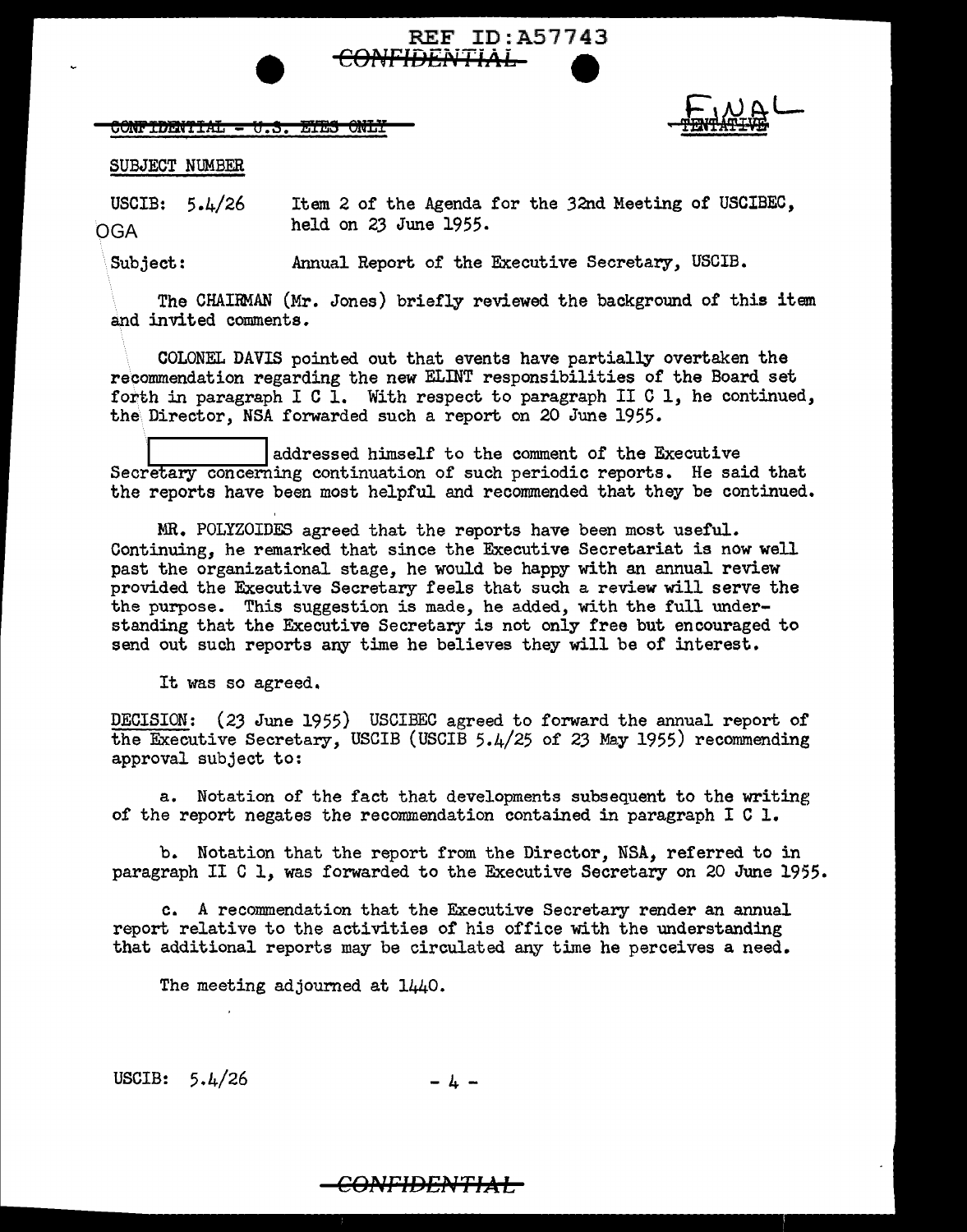

USCIB:  $5.4/25$  <del>HANDLE</del> ₩Ŧ₩ COMINT CHANNELS ONLY

23 May 1955

TOP SECRET

## MEMORANDUM FOR THE MEMBERS OF USCIB:

, Subject: Annual Report of the Executive Secretary, USCIB.

The enclosed report of the activities of the Office of the Executive Secretary is forwarded for information. It is intended that this report will be placed on the agenda for consideration at the June meeting of USCIBEC.

Navy Executive Secretary, USCIB

Enclosure  $a/s$ 

USCIB:  $5.4/25$  **HANDLE VIA COMINT CHANNELS ONLY** 

 $24$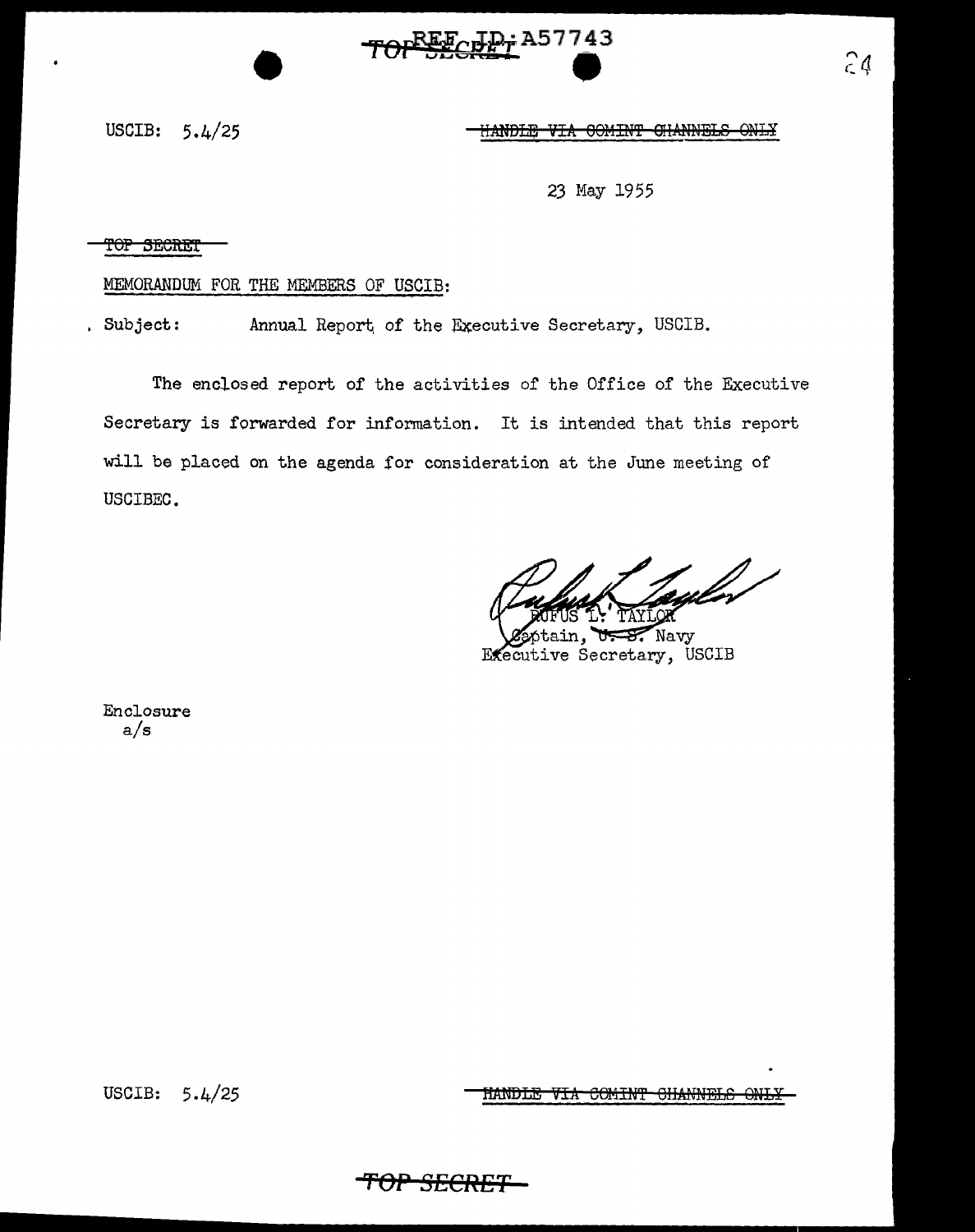$STCPTT$ 

ANNUAL REPORT OF

REE LD; A57743

# THE EXECUTIVE SECRETARY, USCIB

# Reference: USCIB 5.4/19 of 11 January 1955.

I. Composition and Organization of the Executive Secretariat.

# A. Narrative

•

1. There have been no changes since the previous report. However, the incumbent Executive Secretary will be detached at the end of May and will be replaced by Captain Allyn Cole, Jr., USN, who is expected to report late in July. In the interim the Deputy Executive Secretary will be acting.

2. It is anticipated that promulgation of NSCID #17 placing ELINT under USCIB's cognizance for policy purposes may give rise to some changes in the composition and organization of the Executive Secretariat as well as in the committee structure of USCIB. Were it not for this fact, several small changes in the composition of the Executive Secretariat would have been presented here. These proposed changes have been noted in an administrative memorandum on record in the Secretariat and will be included in whatever reorganization proposals may come about as a result of NSCID #17.

3. In arranging payment for Captain Cole's temporary duty here in May several cumbersome difficulties had to be overcome owing to the difficulties in accounting between vouchered military funds and the unvouchered CIA funds made available to this office. The difficulties were overcome but the exercise made it clear that arrangements for travel of the military personnel attached to the Executive Secretariat would be considerably simplified if funds for such travel could be made available from vouchered military accounts.

# B. Comments

1. In reorganizing the Executive Secretariat to accommodate ELINT the principle that there should be only one individual, namely, the Executive Secretary, charged with the responsibility of providing continuity in the executive, technical, and administrative affairs of USCIB (whether they concern ELINT, COMINT or some other field of endeavor) should be preserved. If this principle is preserved, the deliberative aspects of directing implementation of, or formulating recommendations for, Board decisions can be fragmented in any desired fashion without disrupting the smooth flow of business. It may be found desirable to create an ELINT Committee with functions similar to the present Executive Committee, which should then be renamed but its functions preserved

Enclosure with USCIB 5.4/25 dtd 23 May 1955.

**1'0P** *SECRET-*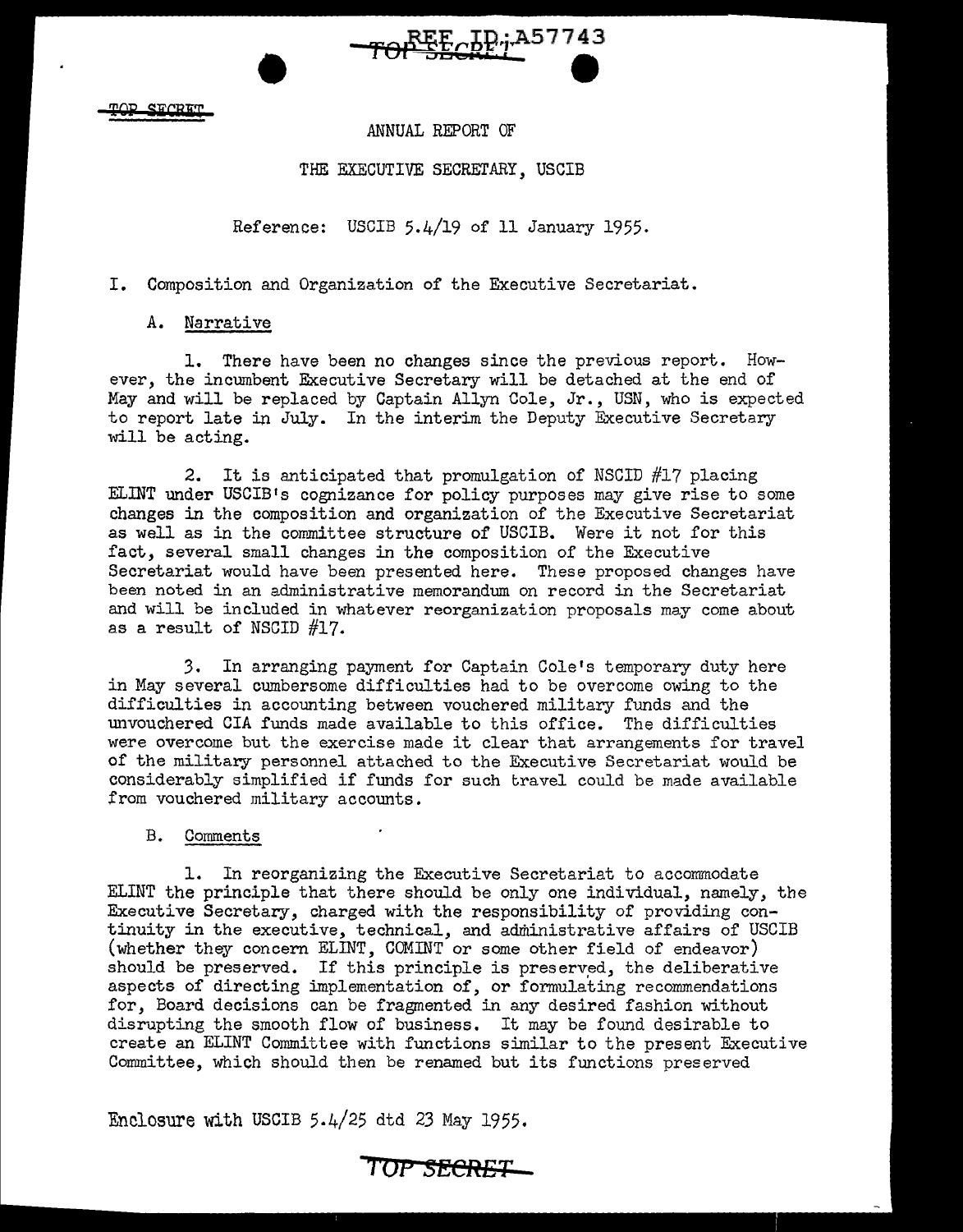

insofar as COMINT is concerned. Such an ELINT Committee could operate with its own permanent chairman who would also be appointed a deputy Executive Secretary but could operate separately from although under the general supervision and guidance of the Executive Secretary. To establish equilibrium in such an arrangement and in order to avoid preoccupation of the Executive Secretary with COMINT matters only he should be divested of chairmanship of any committee and his present deputy appointed the deputy for COMINT with the additional duty of chairing the COMINT Committee operating in the same manner as the above-mentioned ELINT Committee. The addition of three persons to the present staff of the Executive Secretary would accomplish this, namely, a deputy for ELINT and two clerical persons.

2. A need for considerable travel by the Executive Secretary and his staff is foreseen for fiscal '56. CIA funds already allocated or available are adequate. However, a vouchered military fund of up to \$2000 for military travel orders should be made available.

### C. Recommendations

1. The organization and composition of the Executive Secretariat should be reviewed in the light of the new ELINT responsibilities of the Board. The comments set forth in paragraph B.l. above as amended or approved by the Board should be used as a basis for such review and the Executive Secretary, assisted as necessary by representatives of the members, should be assigned this task.

2. That the Department of Defense member include in his travel funds such sums (estimated to be not in excess of \$2000 per year) as may be necessary for payment of travel expenses of the military personnel attached to the Executive Secretariat.

II. Functions and Duties.

### A. Narrative

1. There have been no changes since the last report.

2. Steady progress is being made on the cqdification project. Card indexes are complete through the 85th meeting and it is planned to issue first a digest of Board decisions from the beginning up to the point of revision of files in September, 1953. This will be followed by a second edition based on the revised filing system. The material will be catalogued by file number with a subject index leading to file number and page.

3. The planned digest of security policies is still in the blueprint stage. Somehow or other it never seems to get beyond that, but we are still trying.

## **'fOP SECftE'f'**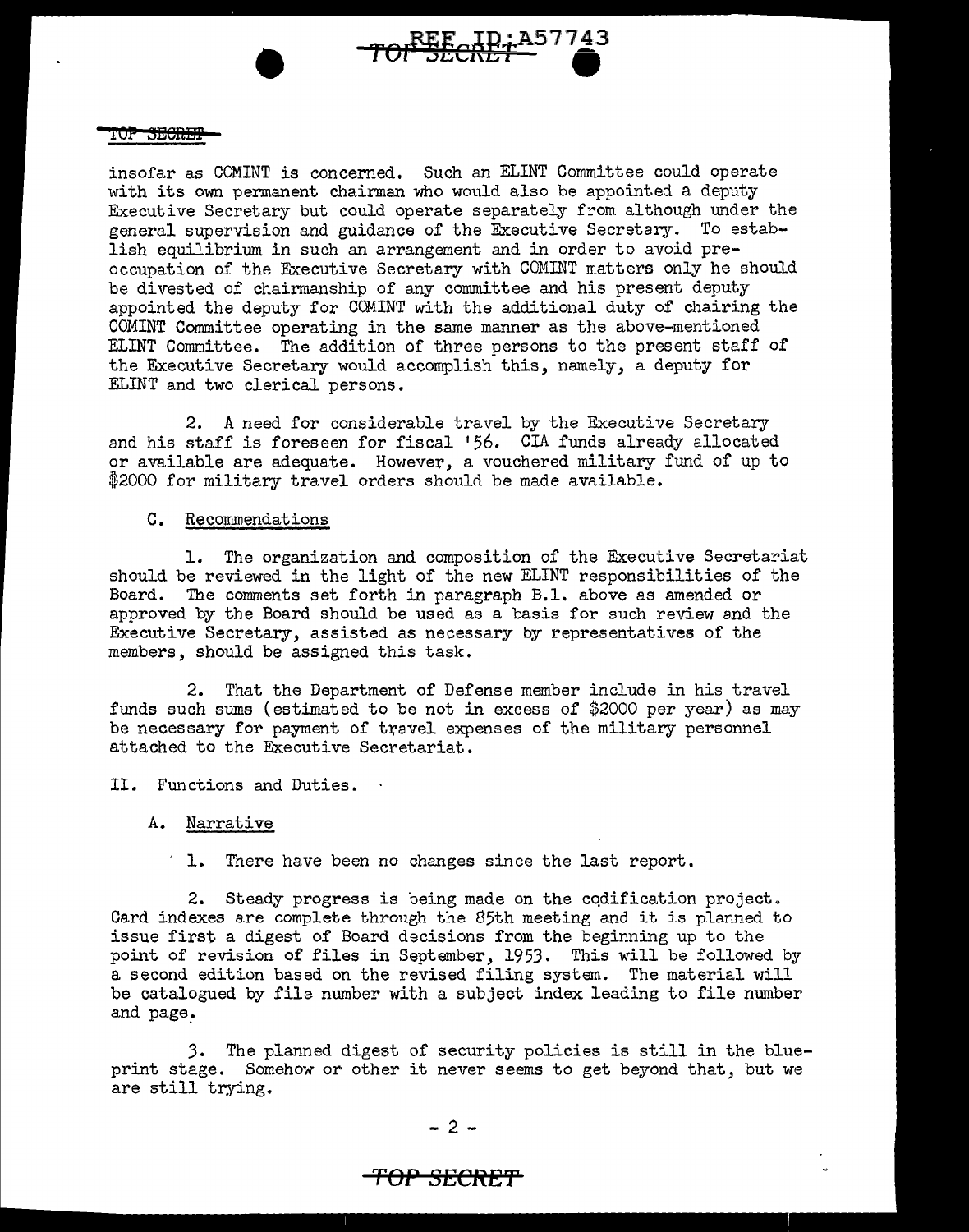Implementation of new Appendix "B" is complete from the 4. directive standpoint. It has, however, had no discernible affect on levels of indoctrination and access.

5. Hope has been revived for a practical passport control mechanism and a detailed plan will be referred to the Security Committee for comment and recommendations in the near future.

6. The security of electrical transmissions shows no improvement as is indicated by the following table:

|                         | : Jan-June : July-Dec :: |                            |     |              |              | $:$ Jan-Mar : |
|-------------------------|--------------------------|----------------------------|-----|--------------|--------------|---------------|
|                         | 1954                     | $1954$ :: $1954$ :: $1955$ |     |              |              |               |
|                         |                          |                            |     |              |              |               |
| :Total compromises      | 42                       | 46                         |     | 88           | $\mathbf{r}$ | 26            |
|                         |                          |                            |     |              |              |               |
| :Percentages involving  |                          |                            | ÷ ÷ |              |              |               |
| : transmission in $P/L$ | 52%                      | 67%                        |     |              |              | 73%           |
|                         |                          |                            |     |              | : :          |               |
| : Average number of     |                          |                            | ::  |              |              |               |
| : compromises per month | 7.0                      | 7.7                        |     | $\cdots$ 7.3 |              |               |
|                         |                          |                            |     |              |              |               |

7. A report on the security implications of the Petersen case has been issued separately and is now under consideration.

**OGA** 

#### B. Comments

1. Failure to make any progress in separation of personnel into categories of indoctrination status is symptomatic of an unhealthy situation. Either compartmentation on this basis is impracticable or an earnest effort in this direction is not being made. With approximately his situation

cannot be ignored. Separate comments and recommendations on this subject are being distributed by this office.

2. Failure to obtain results by this time in the program to improve the security of electrical transmissions does not necessarily indicate that the program is a failure although it may be.

#### C. Recommendations

1. That the Director, NSA report his views and comments with regard to the efficacy of the program to improve the communications security of COMINT transmitted by electrical means. Based on that report it is suggested that a decision then be reached as to what additional measures, if any, should be taken.

 $-3-$ 

# IOP SECRET